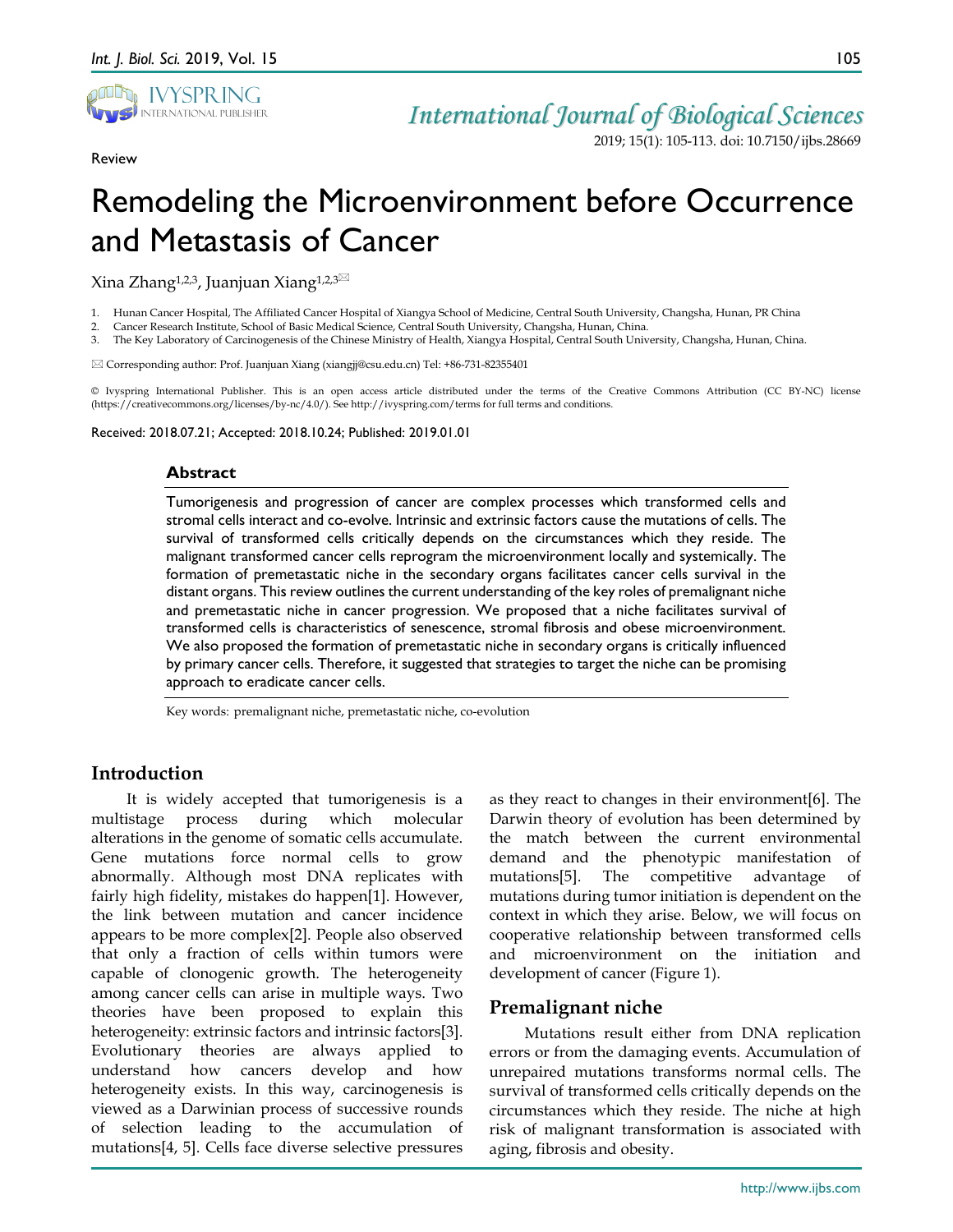#### **Senescence-messaging secretome (SMS)**

Aging is the biggest risk factor for cancer. By 2030, 70% of the tumor will occur in the population of 65 years and older[7]. In humans, cancer incidence rises with approximately exponential kinetics after 50 years of old[8], partly due to accumulation of oncogenic mutations over time. Cellular senescence, which is associated with aging, is a state of irreversible growth arrest[9]. It was previously assumed that senescence was functionally similar to apoptotic cell death[10]. However, senescent cells show marked and distinct changes in their pattern of gene expression [8, 11]. It is reported that tissue microenvironment is the main cause of the occurrence of age-related tumors [12-14]. The senescenceassociated secretory phenotype (SASP; also known as the senescence-messaging secretome (SMS)) provides senescent cells with diverse functionality[10]. The nature of the SMS and its targets, and the overall downstream outcomes, vary considerably depending on the cellular context[10]. On the one hand, SMS can aid tissue repair, but on the other hand, the SMS can do great damage to normal tissue structures and function, promote malignant phenotypes in nearby cells[8]. The SMS contains several families of factors that can be divided into the following 3 major categories: soluble signaling factors (interleukins, chemokines, and growth factors), secreted proteases, and secreted insoluble components[9]. These SMS accumulate with age that may change the tissue microenvironment and promote the occurrence of chronic inflammatory diseases or tumors. The most prominent soluble factors are Interleukin-1 (IL-1) and Interleukin-6 (IL-6). IL-1 and IL-6 have been proposed as major upstream regulators of the senescence-associated cytokine network[10]. Circulating IL-1 and IL-6 promote a variety of chronic degenerative diseases, as well as cancer[15-23]. There is little measurable IL-6 in the circulation in the absence of inflammation. With advancing age, however, serum IL-6 becomes detectable even without evidence of inflammation. It is proposed that this reflects an age-associated loss in the normal regulation of gene expression for this molecule. There is also speculation that IL-6 may contribute to the pathogenesis of several diseases that are common in late-life including lymphoma, osteoporosis, and Alzheimer's disease[24, 25]. Senescent fibroblast cells also express IL-8, GROα, GROβ, MCP-2, MCP-4, MCP-3, MCP-1, MIP-3 $\alpha$ , MIP-1 $\alpha$ , CCL-1, IGFBPs, GCSF, GM-CSF[9]. Aside from soluble signaling cytokines and growth factors, senescent cells also secrete increased levels of matrix metalloproteinases (MMPs) and other molecules such as reactive oxygen species(ROS), nitric oxide and transported ions.

#### **Fibrotic niche**

Pathologic fibrosis is the feature of abnormal extracellular matrix (ECM) deposition caused by prolonged injury and deregulated processes of wound healing. Extracellular matrix proteins including collagen, elastin, fibronectin and laminin are abundant in ECM. Fibrotic diseases encompass a wide spectrum of entities including idiopathic pulmonary fibrosis (IPF),silicosis, asbestosis, ischemic heart disease, cirrhosis, splenic fibrous hyperplasia et al. It has long been observed that fibrosis is related to carcinogenesis. In some aspects, a tumor can be viewed as a fibrotic organ that contains cancer cells. A tumor cannot develop without the parallel expansion of a tumor stroma[26]. Fibroblasts are involved in tissue remodeling and repair. Physiologic fibroblasts maintain stromal homeostasis. Pathologic fibrosis always began with reaction to inflammation, characterized by pathologic fibroblasts and a stiff ECM[27]. Transforming growth factor-β (TGF-β) is the most predominant profibrotic growth factor, leading to an increase of collagen and fibronectin production by fibroblasts and the transition of fibroblasts into myofibroblasts. TGF-β also activates other stromal cells such as hepatic stellate cells (hStCs) to produce fibronectin (FN).

The increased rigidity of ECM is an important determinant for cell behavior[28, 29]. Substrate rigidity influences cell morphology, cell migration and cell growth[28]. Upon sensing force, cells react by active change in the actin cytoskeleton. The rigidity of ECM regulates localization and activity of YAP/TAZ[30]. The process of Epithelial-Mesenchymal-Transition (EMT) is known to result in a phenotype change in cells which are in a more invasive state[31]. Mechanical stress induces EMT by both physical forces and biochemical signals[32, 33]. Mechanical stress induces Twist expression in a manner dependent on β-catenin[34]. Recent studies highlight a link between EMT and cancer stem cell formation[35].

In denser, stiffer matrices (∼44 kPa), murine mammary epithelial cells displayed more invasive phenotypes, compared to the softer matrices of lower density (∼25 kPa)[36]. Pressure to osteocytes, the main mechanotransducing cells in bone, induces prostate cancer growth and invasion[29].The mechanical microenvironment may cause malignant transformation, possibly through stimulating intracellular signaling pathways that promote cancer cell survival or invasion[28, 37]. Matrix density-induced stiffness regulates epithelial cell phenotype, promotes cellular adhesion through a FAK-ERK signaling[36]. Transmembrane cell adhesion proteins, mostly integrins link the extracellular matrix to the cell's cytoskeleton. Extracellular matrix rigidity causes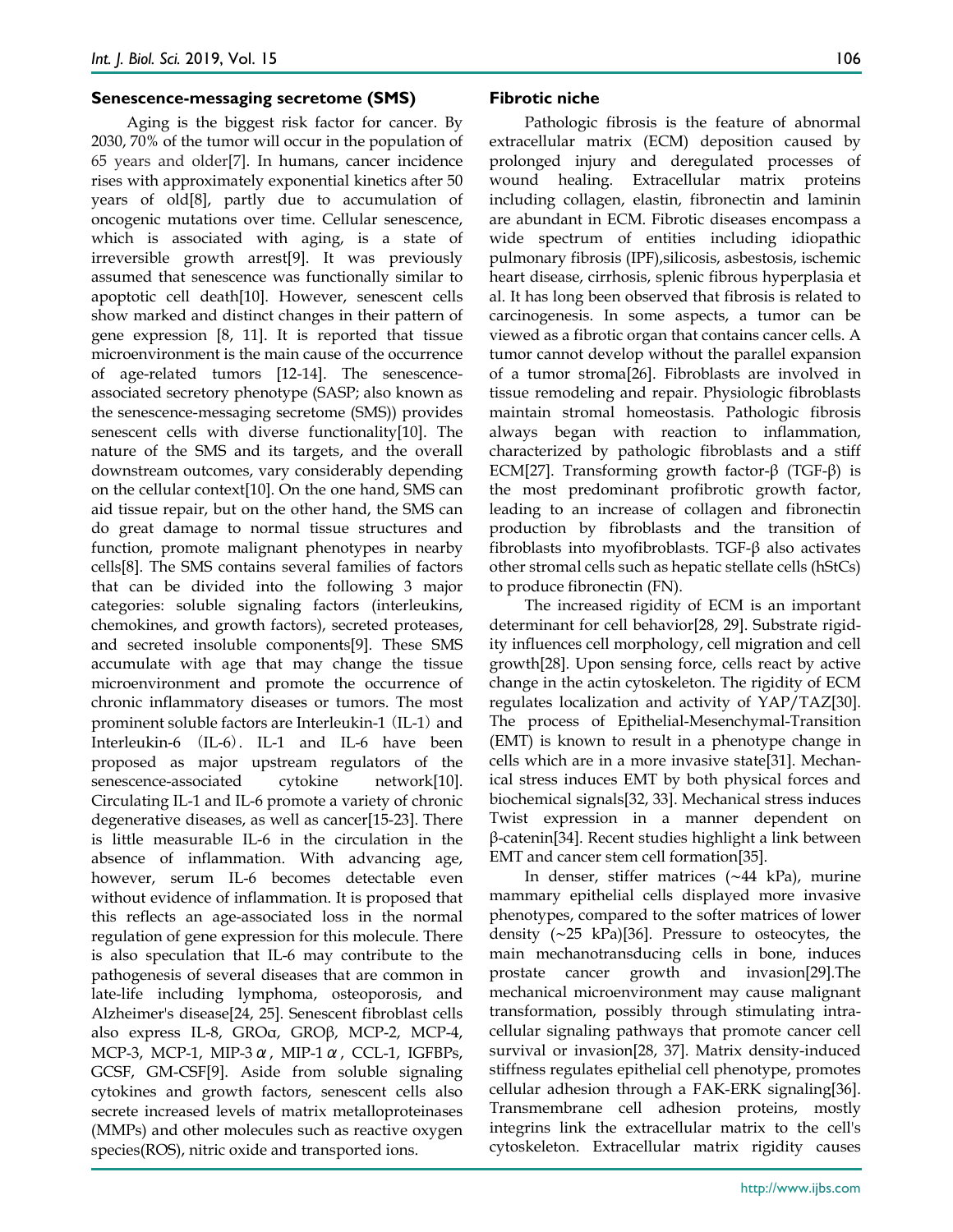strengthening of integrin-cytoskeleton linkages[38]. Besides the roles in cell adhesion, integins have an activating role in intracellular signaling events as signaling receptors. The different heterodimer with alpha and beta subunits cause the functional and molecular diversity of integrins. Upon integrin aggregation, a number of signal transduction pathways, such as the Raf-ERK/MAPK, PI3K-Akt, nuclear factor–kappa B (NF-κB), and c-Jun are activated[39].

In addition, substrate stiffness modulates genes expression, such as focal adhesion proteins (Itga6 and Parvb), cytoskeletal proteins (Dnah11 and Actb), and nuclear envelope protein Lbr and Nrm [40].The mechanisms how mechanical stresses affect the expression of genes that influence cell adhesion, migration can be explained by nucleus shape or LINC-mediated linking between cytoskeleton to the nucleoskeleton[40, 41]. Dynamic force-induced structural changes in Cajal bodies, a prominent nuclear body, may affect nuclear functions involved in gene expression[42]. Mechanical stresses can be transmitted from the cytoskeleton to the nucleus by LINC (linker of nucleoskeleton and cytoskeleton) complex that is composed by SUN1/2 proteins and regulates gene expression [40, 43].

## **Obesity niche**

More and more evidence demonstrated obesity is linked to the increased risk of cancer incidence and mortality[44]. Obesity is excess fat in the body[45]. Obesity is closely related to type 2 diabetes, hyperlipidemia, hypertension and cardiovascular and cerebrovascular diseases[45-47]. Obesity is quickly overtaking tobacco as the leading preventable cause of cancer. Obesity contributes to the occurrence and development of cancer systemically or locally through affecting energy imbalance including insulin resistance, altered hormone signaling, and high circulating levels of proinflammatory mediators[44]. Hyperadiposity as a result of excess caloric intake or reduced caloric expenditure cause production of steroid hormones and adipokines. Adipose tissue has been considered to be the largest endocrine organ in the body, producing adipokines, cytokines and chemokines involved in metabolism and immune regulation[44-53]. A crosstalk between estrogen, insulin, insulin-like growth factor-1 (IGF-1) and adipokine signaling pathways plays an important role in the development of cancer[51]. Adipokines, including leptin and adiponectin, are hormones produced by adipocytes. There are conflicting data regarding the roles of adiponectin in the development of cancer. Circulating plasma concentrations of Adiponectin are inversely related to increased risks of malignancy. Decreased level of adiponectin are

present in patients with breast cancer, prostate cancer, gastric cancer, et al[54]. Adiponectin inhibits cancer cell proliferation and promotes cancer cell apoptosis through inhibiting STAT3, PI3K/AKT, Wnt signaling[54]. However, increased adiponectin have been associated with increased risk of lung cancer and hepatic cancer[55, 56]. higher levels of adiponectin or higher adiponectin/leptin ratios in pancreatic cancer patients with positive or strongly positive expression of adiponectin receptor 1 and receptor 2[57, 58]. Adiponectin is also reported to have proliferative effect on cancer cells through enhancing ceramide catabolism and anti-apoptotic metabolite S1P[59]. Leptin and its receptor OB-R have been implicated in a number of malignancies through activating Janus kinase/Signal transducer and activator of transcription (JAK/STAT), PI3K/Akt and extracellular regulated protein kinases(ERK). Leptin increases the expressions of the tumor necrosis factor-alpha(TNFα), interleukin-6(IL-6), vascular endothelial growth factor (VEGF) and hypoxia inducible factor-1alpha (HIF- $\alpha$ ). It improves the ability of tumor cells to resist apoptosis, angiogenesis and hypoxia tolerance, which is beneficial to the progression and metastasis of tumor[60-62]. Besides, proinflammatory mediators such as C- reactive protein (CRP), TNF-α, IL-6, IL-8 in the circulation which is produced by adipocytes promote neoplasia and tumor progression locally and systemically[63]. Obesity-induced interstitial fibrosis promotes breast tumorigenesis by altering mammary ECM mechanics with important potential implications for anticancer therapies[64]. Insulin resistance is associated with worse prognosis in several cancers and insulin can stimulate the synthesis of IGF-1, which is linked to tumor progression. Insulin and IGF-1 activate the PI3K/Akt/mTOR and Ras/Raf/ MAPK pathways[65-70]. Obesity enhances local myofibroblast content in mammary adipose tissue and that these stromal changes increase malignant potential by enhancing interstitial ECM stiffness[64].

# **Suitable microenvironment for cancer progression**

## **Premetastatic niche**

Metastasis is the most life threatening event in cancer patients[71]. Metastasis can occur when cells break away from a primary tumor and travel through blood stream or through lymph vessels to other areas of the body, which is responsible for approximately 90% of cancer deaths[72]. The earlier theories regarded metastasis as a process of orderly anatomic spread[73]. In contrast, Fisher hypothesized that whether distant relapse occurs is predetermined from the onset of tumorigenesis[74]. It has been also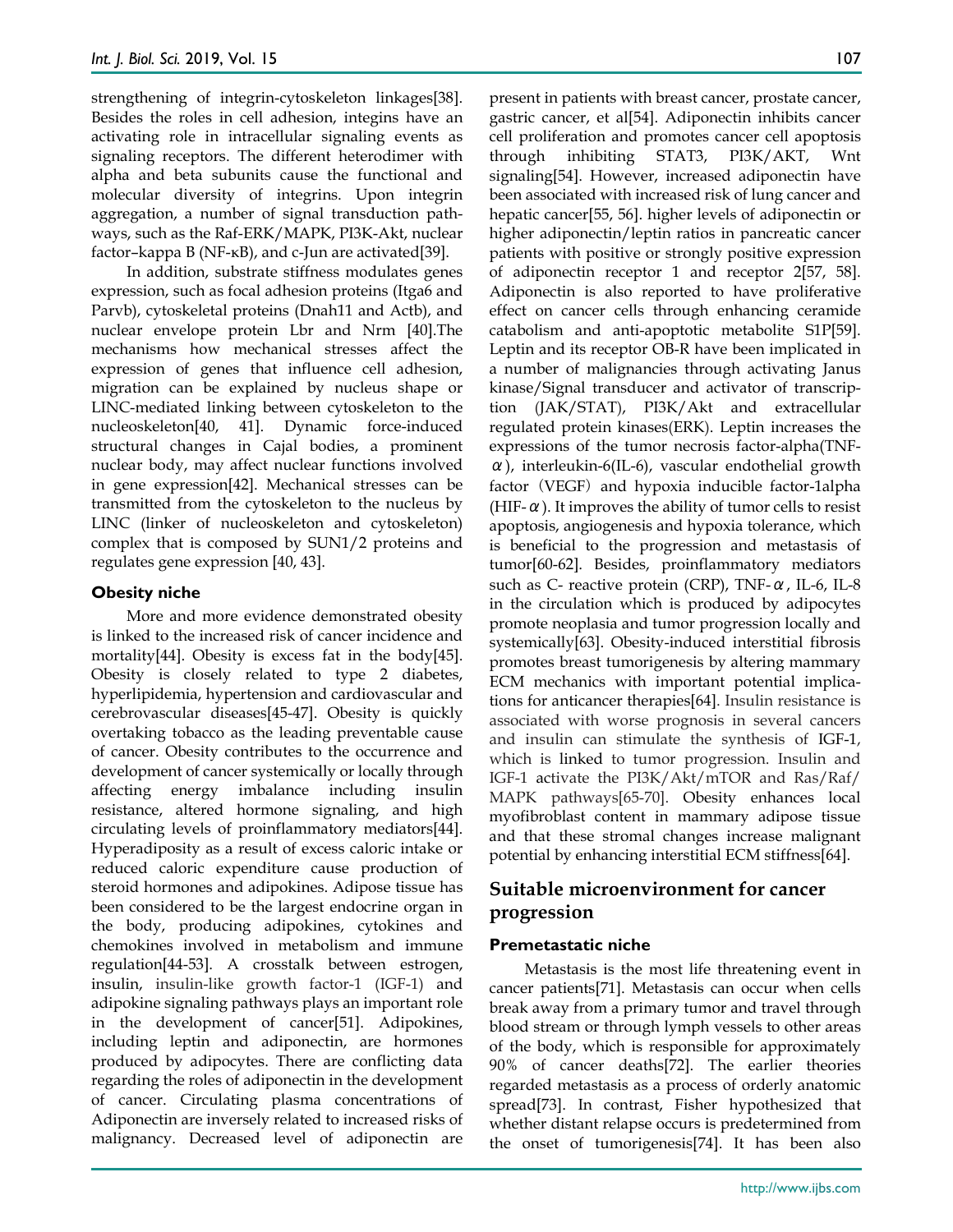noticed clinically that cancer metastasis does not scale with primary tumor size. Circulating cancer cells can be detected in varied cancers. However, metastasis is largely an inefficient process in which most circulating cancer cells fail to mature in a clinically meaningful fashion[75]. Researchers have identified dormant cancer cells in metastasis-free organs[76]. Disseminated tumor cells were detected in 30% of patients diagnosed with early stage (I-III) breast cancer, however, patients with disseminated tumor cells did not uniformly develop metastatic disease[77]. In 1889, Dr. Stephen Paget stated that metastasis did not occur randomly. His study which is published in The Lancet, demonstrated that metastasis only develop when the seed and soil are compatible. In this respect, tumors may have greater or lesser ability to colonize lymph nodes and distant organs, as driven by their match to the distant microenvironment[78]. Such permissive environment is always formed before arrival of cancer cells, which is called "premetastatic niche"[79].

Premetastatic niche is also composed of a heterogeneous mixture of stromal cells, vasculature, other supportive cells and extracellular matrix[75]. Bone marrow-derived cells (BMDC) including haematopoietic progenitors, mesenchymal stem cells, endothelial progenitor cells comprise the main component in the premetastatic niche. Bone marrow-derived cells (that is, macrophages and granulocytes) bind to FN-enriched hepatic sites, ultimately leading to liver pre-metastatic niche formation[80]. Metastatic cancer cells which overexpress Jagged activate both haematopoietic osteoclasts and mesenchymal osteoblasts by binding to Notch and promote both tumor cell growth and invasion in the bone. Tumor-derived secreted factors (TDSFs) are crucial in creating a supportive microenvironment at the metastatic site. Chemokines or cytokines derived from the primary cancer cells reprogramming the distant organs and contribute to the establishment of premetastatic niche[81]. Besides chronic inflammation, acute inflammation in the lung can foster metastatic seeding[82, 83]. Bacteria- and LPS-induced acute inflammation significantly enhanced lung metastasis. Acute lung infection dramatically increased cancer cell homing to the lung. A large number of the recent exosome literature highlights the roles of cancer cell-derived or stroma cell-derived exosomes on the reprogramming of microenvironment[80, 84, 85]. Exosomes are small, 30 to 100-nm membrane vesicles formed by the inward budding of late endosomes[86-88]. Exosomes contain cytokines, transcription factor, growth factor, and other bioactive molecules such as miRNA, LncRNA et al [89-91]. They participate in cell-to-cell communication by the molecules enriched in their membrane, remodeling the microenvironment of target organs and help the formation of premetastatic niche [80, 92-102](Table 1). Exosomes are widely distributed in various human body fluids, such as blood plasma/ serum, saliva, breast milk, cerebrospinal fluid and urine. Exosomes that are enriched with cancer-specific miRNAs, LncRNAs can be used as biomarkers for cancer progression [103-107].

There are 6 characteristics and traits that define pre-metastatic niche including immunosuppression, inflammation, high angiogenesis and vascular permeability, active lymphangiogenesis, specific organotropism and high reprogramming efficiency[81].

## **Angiogenesis niche**

Formation of vascular network is important to the proliferation and dissemination of cancer cells. Stable microvessels form a "dormant niche". Factors that sustain the homeostasis such as endothelialderived thrombospondin-1 induce sustained cancer cells quiescence. When blood vessels begin to sprout, the new tips produce molecules that transform dormant cancer cells into metastatic tumors[108], in which process the thrombospondin-1 proteins give way to tumor necrosis factor (TNF) and periostin proteins in the neovasculature. Many proinflammatory chemokines generated by cancer cells support the development of vessels. TNF- $\alpha$  acts indirectly by inducing the production and release of VEGF and bFGF[109, 110]. CXCR4 promotes the migration of endothelial cells toward stromal cells derived factor SDF-1 to branch and develop new vessels. SDF-1– CXCR4 interaction increases VEGF production by endothelial cells, and VEGF and bFGF in turn enhances SDF-1[109, 110]. VEGFR1+VLA-4+ haematopoietic progenitors move from bone marrow and home to tumour-specific pre-metastatic sites and form cellular clusters before the arrival of tumour cells. These haematopoietic progenitors dictate organspecific tumour spread through angiogenesis and chemotaxis.

### **Immunosuppression niche**

Cancer cells somehow are like "foreign" material. Immune system recognizes and eliminates the cancer cells during the early phase of cellular transformation. The process of tumor immuno-editing includes the following three key phases: elimination, equilibrium, and escape[111]. During the escape phase, cancer cells resist the selective pressure from the immune system by acquiring mutations or undergoing other changes that allow for tumor progression in the face of an ongoing immune response[111-114]. The escaped cancer cells shape the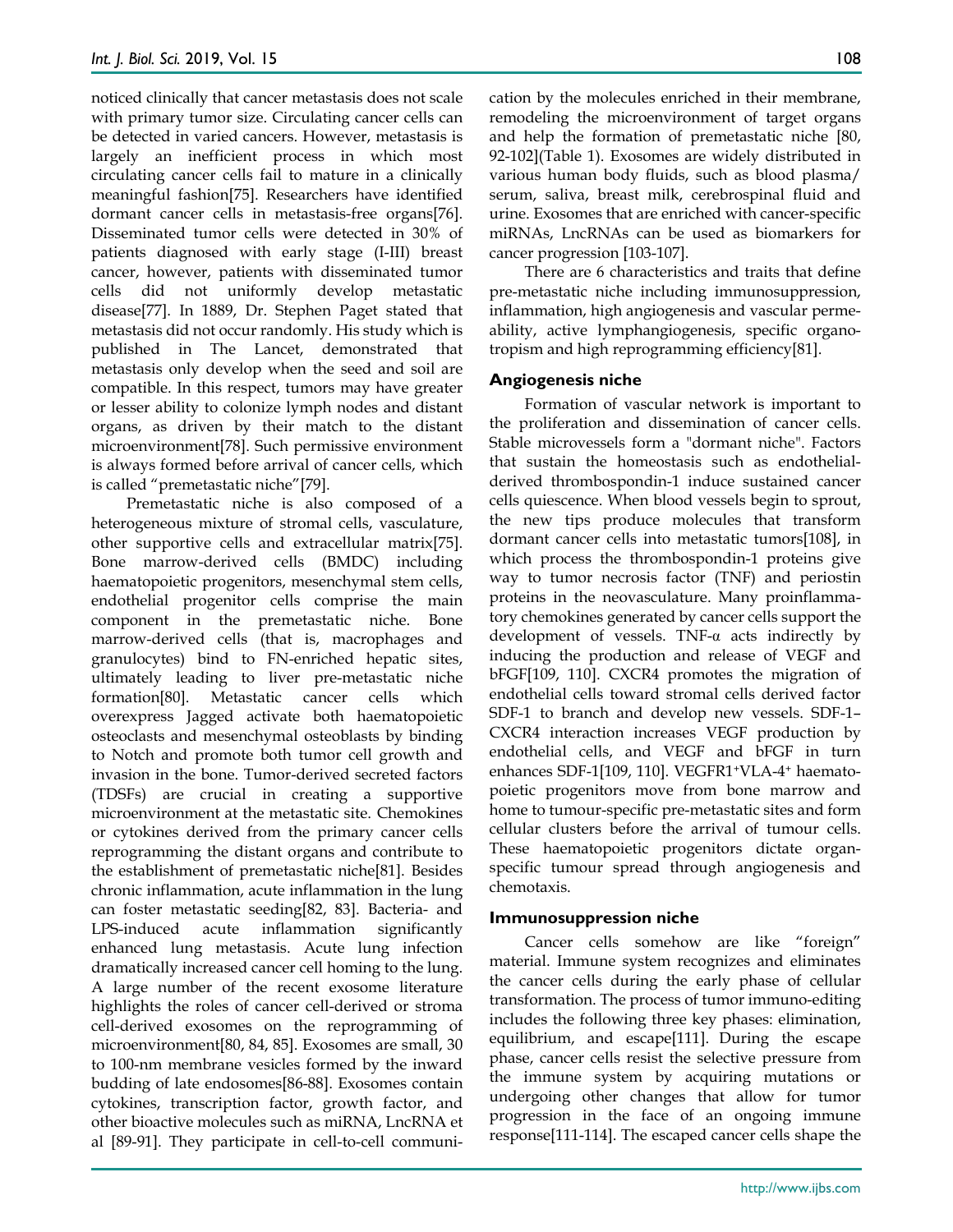immune system to be immunosuppressive to allow themselves to grow. Myeloid-derived suppressor cells (MDSC) and regulatory Treg cells are major components of the immune suppressive cells. These suppressor cells alter the microenvironment through the secretion of inflammatory and immunosuppressive cytokines to promote metastasis. There is an accumulation of metabolic enzymes that suppress T cell proliferation and activation, including IDO and arginase, and high expression of tolerance-inducing ligands like FasL, PD-1, CTLA-4, and B7[115-117].

Tumor-derived vesicles known as exosomes have also been implicated promoting differentiation of iTreg cells and myeloid derived suppressor cells (MDSCs)[118]. Suppressive immune cell populations such as Gr1+CD11b+ myeloid cells at secondary organ sites increase regional inflammatory cytokines such as S100A8 and S100A9 that promotes metastatic seeding[119, 120]. Primary tumor induction of S100A8 and S100A9 expression has also been shown to recruit Mac1+ myeloid cells via TLR4 to premetastatic sites[121, 122].

| <b>Diseases</b> | <b>Exosomal moleculres</b> | <b>Type</b> | Source cell                            | Target cell      | Mechanisms                                                                                                                                                                                                                                                                                        | Reference |
|-----------------|----------------------------|-------------|----------------------------------------|------------------|---------------------------------------------------------------------------------------------------------------------------------------------------------------------------------------------------------------------------------------------------------------------------------------------------|-----------|
| <b>PDAC</b>     | MIF                        | protein     | PDAC cells                             | macrophages      | Fibrotic niche                                                                                                                                                                                                                                                                                    | [80]      |
| <b>BCa</b>      | $miR-122$                  | miRNA       | <b>BCa cells</b>                       | fibroblasts      | Glucose metabolism niche                                                                                                                                                                                                                                                                          | $[92]$    |
| PC.             | miR-301a-3p                | miRNA       | PC cells                               | macrophages      | Inflammatory niche                                                                                                                                                                                                                                                                                | $[93]$    |
| <b>HCC</b>      | $miR-103$                  | miRNA       | Hepatoma cells                         | Endothelia       | Angiogenesis niche                                                                                                                                                                                                                                                                                | $[94]$    |
| <b>NPC</b>      | $miR-23a$                  | miRNA       | NPC cells                              | endothelia       | Angiogenesis niche                                                                                                                                                                                                                                                                                | $[95]$    |
| <b>HCC</b>      | miR-1247-3p                | miRNA       | HCC cells                              | fibroblasts      | Fibrotic niche                                                                                                                                                                                                                                                                                    | [96]      |
| Gastric cancer  | <b>EGFR</b>                | protein     | gastric cancer cells                   | stromal cells    | Fibrotic niche                                                                                                                                                                                                                                                                                    | $[97]$    |
| <b>BCa</b>      | $miR-23b$                  | miRNA       | <b>MSCs</b>                            | <b>BCa cells</b> | dormancy niche                                                                                                                                                                                                                                                                                    | [98]      |
| <b>HCC</b>      | $miR-210$                  | miRNA       | HCC cells                              | endothelial      | Angiogenesis niche                                                                                                                                                                                                                                                                                | [99]      |
| Colon cancer    | <b>CEACAMs</b>             | protein     | Colon cancer cells endothelial T-cells |                  | Immunosuppression niche                                                                                                                                                                                                                                                                           | [100]     |
|                 |                            |             |                                        |                  | M. $\alpha$ . The $\alpha$ number of $\alpha$ is the set of $\alpha$ is the state of $\alpha$ is $\alpha$ is $\alpha$ is $\alpha$ is $\alpha$ is the state of $\alpha$ is the state of $\alpha$ is $\alpha$ is the state of $\alpha$ is $\alpha$ is $\alpha$ is the state of $\alpha$ is $\alpha$ |           |

Notes: PDAC: Pancreatic ductal adenocarcinomas; MIF: macrophage migration inhibitory factor; BCa: breast cancer; PC: pancreatic cancer; HCC: hepatocellular carcinoma.NPC:nasopharyngeal carcinoma;EGFR:epidermal growth factor receptor;MSC:mesenchymal stem cell; CEACAMs: carcinoembryonic antigen related cell adhesion molecules;



**Figure 1. Schematic diagram of formation of the premalignant niche and premetastatic niche.** Mutations result either from DNA replication errors or from the damaging events. Accumulation of unrepaired mutations transforms normal cells. The survival of transformed cells critically depends on the circumstances which they reside. The niche at high risk of malignant transformation is associated with aging, fibrosis and obesity. Bone marrow-derived cells (BMDC) including haematopoietic progenitors, mesenchymal stem cells, endothelial progenitor cells comprise the main component in the premetastatic niche. Tumor-derived secreted factors (TDSFs) are crucial in creating a supportive microenvironment at the metastatic site. Chemokines or cytokines derived from the primary cancer cells reprogramming the distant organs and contribute to the establishment of premetastatic niche. Exosomes participate in cell-to-cell communication by the molecules enriched in their membrane, remodeling the microenvironment of target organs and help the formation of premetastatic niche.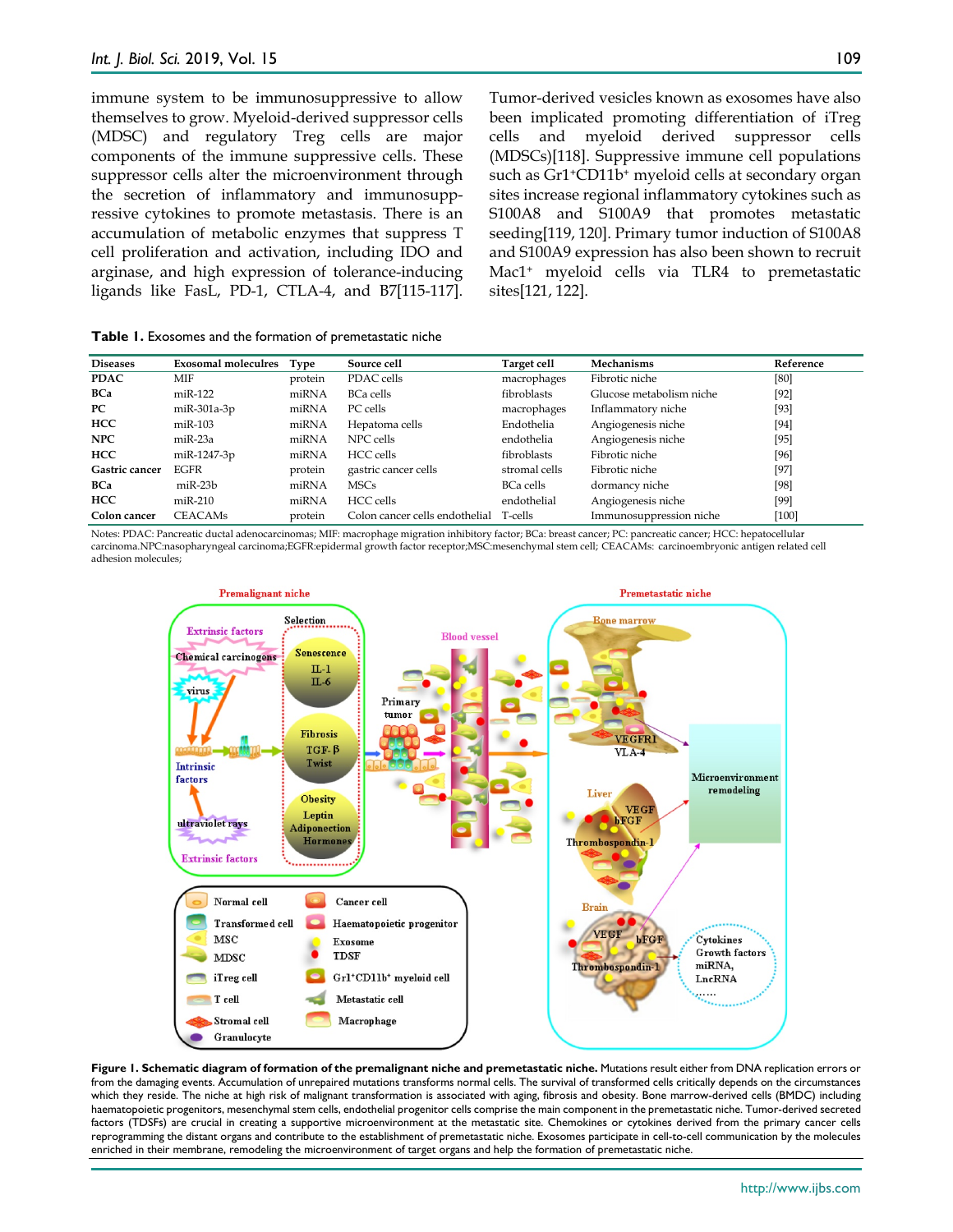## **Directional movement of cancer cells to the premetastatic niche**

Homing to and seeding in the secondary sites are the most important steps in the process of metastasis. Homing is a rapid process in which cancer cells actively cross the blood/endothelium barrier by adhesion interaction. Cell adhesion molecules (CAMs) are glycoproteins synthesized by cells, which are involved in interaction between cells and cells or cells and matrix, and involve in cell signal transduction and cell migration. CAMs can be divided into four main groups: selectins, integrins, Ig superfamily and cadherins. Integrins are heterodimeric transmembrane adhesion receptors that bind to ECM ligands outside a cell to the actin cytoskeleton inside the cell[123]. There are several types of integrins on the cell surface. The binding specificity allows cells expressing certain integrin heterodimers pass through an ECM containing specific components[124]. Cells sense and respond to their environment through spatio-temporal patterns of integrin versus ligand expression[124]. Ligands of integrins are fibronectin, vitronectin, collagen, and laminin. Integrins play physiological or pathological roles depending on the components of ECM. Integrin αvβ5, α5β1, α6β4, α9β1 on the cell surface help to maintain normal homeostasis through binding to fibronectin TSP-1. Stromal compartment initially inhibit cancer progression by maintaining architecture[125]. Alterations in integrin including aberrant expression and activation of downstream effectors are involved in carcinogenesis[39]. Most circulating cancer cells die in circulation as a result of shear stress and/or anoikis[126]. Activated αvβ3 can keep circulating cancer cells from shear stress by binding to leukocytes and platelets[127]. When circulating cancer cells once arrive at distant organs, integrin-ligand interactions help cancer cells colonize to the metastatic environment[39]. Cancer cell invasion are heavily dependent on integrin-mediated adhesion to the ECM[128]. Intergrin α4β1 permits cancer cell engagement of fibrinogen, ICAM and VCAM are expressed by the vascular and stromal cells of bone marrow[129]. Integrin α5β3 on cancer cells not only helps the cancer cells home to bone marrow through adhering to the vitronectin, osteopontin, bone sialoprotein, fibronectin and thrombospondin in bone marrow but also serves as physical anchors permitting metastatic cells to establish footholds in the bone marrow. α6β4, α6β1 and αvβ5 have been showed to be expressed in exosomes and mediated lung cancer cell metastasis[130]. Exosomal integrins can activate the phosphorylation of Src and the expression of the pro-inflammatory S100[130]. Cancer cell invasion can occur as individual cell migration or

collective cell migration, both of which are dependent on downregulation of E-cadherin induced loosening of cell junction[128]. The crosstalk between integrins and E-cadherin mediate epithelial cell-cell adhesion and cell-matrix adhesion signaling. The balance between E-cadherin-mediated adhesion junctions and integrin-mediated cell-matrix contacts determine the metastasis process. α-catenin has a pivotal role in the crosstalk between E-cadherin adhesions and integrin-mediated cell–ECM interactions[131].

Tumor cell homing to secondary organs is regulated by cytokines, chemokines, and their receptors [78]. The chemokines, such as CXCL12, have been demonstrated a driving role in the directional movement of cancer cells which overexpressed CXCR4[132]. Lungs, bone, liver, brain, and regional lymph nodes that express high levels of stromal cell-derived factor-1 (SDF-1α/CXCL12) are the most common sites for residence of breast cancer cells expressing CXCR4[133, 134]. CXCL12 is also a ligand that promotes chemotaxis of endothelial cells and hematopoietic progenitors to bone marrow from circulation[135, 136]. Factors including VEGF-A, TGF-β, and TNF-α attract tumor cells by upregulating the expression of S100A8 and S100A9[137].

# **Conclusion**

Tumorigenesis and progression of cancer are complex processes which transformed cells and stromal cells interact and co-evolve. Intrinsic and extrinsic factors cause the mutations of cells. A niche in high-risk localized cancer cells is characteristics of senescence, stromal fibrosis and obese microenvironment which contribute on the survival of mutated cells. Cancer cells reprogram the microenvironment locally and systemically. The formation of premetastatic niche in the secondary organs facilitate the cancer cells survival in the distant organs. Strategies to target the niche can be promising approach to eradicate cancer cells.

# **Abbreviations**

SASP: Senescence-associated secretory phenotype; SMS: Senescence-messaging secretome; IL-1: Interleukin-1; IL-6: Interleukin-6; IL-8: Interleukin-8; GROα:Growth regulating oncogene alpha;GROβ: Growth regulating oncogene beta;MCP-2: Monocyte chemoattractant protein 2;MCP-4: Monocyte chemoattractant protein 4; IGFBPs: Insulin-like growth factor binding proteins; G-CSF: Granulocyte colonystimulating factor; GM-CSF: Granulocyte-macrophage colony-stimulating factor; MMPs: Matrix metalloproteinases; ROS: Reactive oxygen species; ECM: Extracellular matrix; IPF: Idiopathic pulmonary fibrosis; FAK: Focal adhesion kinase; ERK: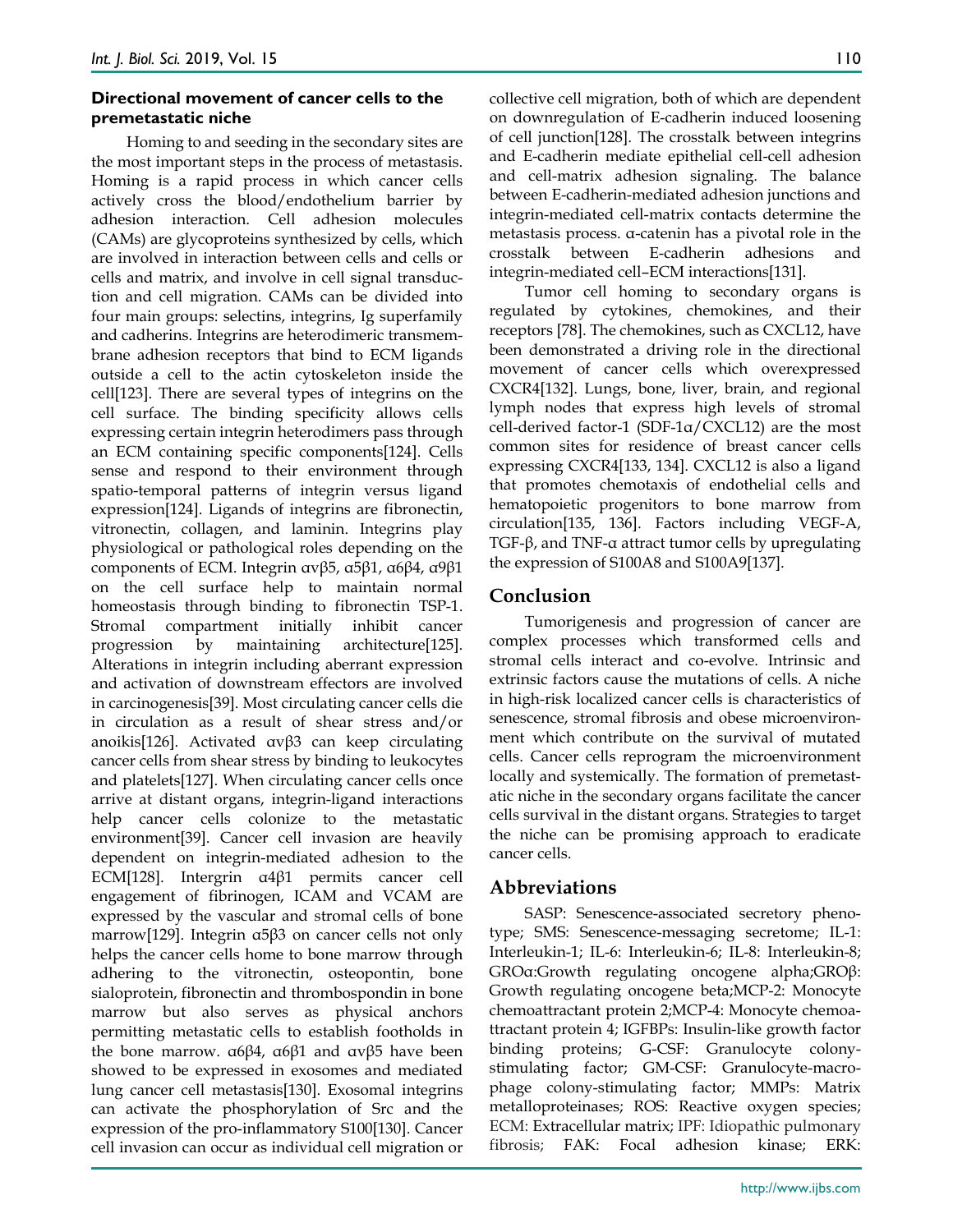Extracellular signal-regulated protein kinase; TGF-β: Transforming growth factor-β; hStCs: Hepatic stellate cells; FN: Fibronectin; LOXL2: Lysy1 oxidase-like2; EMT: Epithelial mesenchymal transition; ER: Endoplasmic reticulum; YAP: Yes-associated protein; TAZ: Transcriptional co-activator with PDZ-binding motif; MSCs: Mesenchymal stem cells; BMSCs: Bone marrow mesenchymal stem cells; IGF-1: Insulin-like growth factor-1; OB-R: Leptin receptor; CRP: Creactive protein; TNF-α: Tumor necrosis factor-alpha; PI3K: Phosphatidylinositol 3 kinase; Akt: Protein kinase B; mTOR: Mammalian target of rapamycin; MAPK: Mitogen-activated protein kinase; JAK: Janus kinase; STAT: Signal transducer and activator of transcription; ERK: Extracellular regulated protein kinases; VEGF: Vascular endothelial growth factor; HIF-α: Hypoxia inducible factor-1alpha; SDF-1α: Stromal cell-derived factor-1; CXCR4: Chemokine receptor type 4; BMDCs: Bone marrow-derived cells; TDSFs: Tumor-derived secreted factors; DTC: Disseminated tumor cell; HSC: Hematopoietic stem cell; HPC: Hematopoietic progenitor cell; MDSCs: Myeloid derived suppressor cells; TSP-1: Thrombospondin-*1*; PDGF: Platelet-derived growth factor; bFGF: basic fibroblast growth factor.

#### **Acknowledgements**

This work was supported by National Natural Science Foundation, China (grant number 81472695, 81773147, 81272255); Strategic Priority Research Program of Central South University (ZLXD2017004); National Training and Research Base for Talents of principles of carcinogenesis foundation (111 project: 111-2-12).

### **Competing Interests**

The authors have declared that no competing interest exists.

#### **References**

- 1. Ostby, I, Oyehaug, L,Steen, HB. A stochastic model of cancer initiation including a bystander effect. J Theor Biol. 2006; 241: 751-64.
- 2. Steen, HB. The origin of oncogenic mutations: where is the primary damage? Carcinogenesis. 2000; 21: 1773-6.
- 3. Magee, JA, Piskounova, E,Morrison, SJ. Cancer stem cells: impact, heterogeneity, and uncertainty. Cancer Cell. 2012; 21: 283-96.
- 4. Nowell, PC. The clonal evolution of tumor cell populations. Science. 1976; 194: 23-8.
- 5. Rozhok, AI,DeGregori, J. Toward an evolutionary model of cancer: Considering the mechanisms that govern the fate of somatic mutations. Proc Natl Acad Sci U S A. 2015; 112: 8914-21.
- 6. Goymer, P. Natural selection: The evolution of cancer. Nature. 2008; 454: 1046-8.
- 7. Balducci, L. Epidemiology of cancer and aging. J Oncol Manag. 2005; 14: 47-50.
- 8. Campisi, J, Andersen, JK, Kapahi, P,Melov, S. Cellular senescence: a link between cancer and age-related degenerative disease? Semin Cancer Biol. 2011; 21: 354-9.
- 9. Davalos, AR, Coppe, JP, Campisi, J,Desprez, PY. Senescent cells as a source of inflammatory factors for tumor progression. Cancer Metastasis Rev. 2010; 29: 273-83.
- Perez-Mancera, PA, Young, AR,Narita, M. Inside and out: the activities of senescence in cancer. Nat Rev Cancer. 2014; 14: 547-58.
- 11. Blagosklonny, MV. Cell cycle arrest is not senescence. Aging (Albany NY). 2011; 3: 94-101.
- 12. Joyce, JA. Therapeutic targeting of the tumor microenvironment. Cancer Cell. 2005; 7: 513-20.
- 13. McAllister, SS,Weinberg, RA. Tumor-host interactions: a far-reaching relationship. J Clin Oncol. 2010; 28: 4022-8.
- 14. Liotta, LA,Kohn, EC. The microenvironment of the tumour-host interface. Nature. 2001; 411: 375-9.
- 15. Kiecolt-Glaser, JK, Preacher, KJ, MacCallum, RC, Atkinson, C, Malarkey, WB,Glaser, R. Chronic stress and age-related increases in the proinflammatory cytokine IL-6. Proc Natl Acad Sci U S A. 2003; 100: 9090-5.
- 16. Maggio, M, Guralnik, JM, Longo, DL,Ferrucci, L. Interleukin-6 in aging and chronic disease: a magnificent pathway. J Gerontol A Biol Sci Med Sci. 2006; 61: 575-84.
- 17. Naugler, WE,Karin, M. The wolf in sheep's clothing: the role of interleukin-6 in immunity, inflammation and cancer. Trends Mol Med. 2008; 14: 109-19.
- 18. Ancrile, B, Lim, KH,Counter, CM. Oncogenic Ras-induced secretion of IL6 is required for tumorigenesis. Genes Dev. 2007; 21: 1714-9.
- 19. Sun, Q, Liu, Q, Zheng, Y,Cao, X. Rapamycin suppresses TLR4-triggered IL-6 and PGE(2) production of colon cancer cells by inhibiting TLR4 expression and NF-kappaB activation. Mol Immunol. 2008; 45: 2929-36.
- 20. Guo, Y, Nemeth, J, O'Brien, C, Susa, M, Liu, X, Zhang, Z, et al. Effects of siltuximab on the IL-6-induced signaling pathway in ovarian cancer. Clin Cancer Res. 2010; 16: 5759-69.
- 21. Sullivan, NJ, Sasser, AK, Axel, AE, Vesuna, F, Raman, V, Ramirez, N, et al. Interleukin-6 induces an epithelial-mesenchymal transition phenotype in human breast cancer cells. Oncogene. 2009; 28: 2940-7.
- 22. Hu, L, Hofmann, J, Lu, Y, Mills, GB,Jaffe, RB. Inhibition of phosphatidylinositol 3'-kinase increases efficacy of paclitaxel in in vitro and in vivo ovarian cancer models. Cancer Res. 2002; 62: 1087-92.
- 23. Lee, S, Yoon, S,Kim, DH. A high nuclear basal level of ERK2 phosphorylation contributes to the resistance of cisplatin-resistant human ovarian cancer cells. Gynecol Oncol. 2007; 104: 338-44.
- 24. Ershler, WB, Sun, WH, Binkley, N, Gravenstein, S, Volk, MJ, Kamoske, G, et al. Interleukin-6 and aging: blood levels and mononuclear cell production increase with advancing age and in vitro production is modifiable by dietary restriction. Lymphokine Cytokine Res. 1993; 12: 225-30.
- 25. Ershler, WB, Sun, WH,Binkley, N. The role of interleukin-6 in certain age-related diseases. Drugs Aging. 1994; 5: 358-65.
- 26. Torres, S, Garcia-Palmero, I, Herrera, M, Bartolome, RA, Pena, C, Fernandez-Acenero, MJ, et al. LOXL2 Is Highly Expressed in Cancer-Associated Fibroblasts and Associates to Poor Colon Cancer Survival. Clin Cancer Res. 2015; 21: 4892-902.
- 27. Parker, MW, Rossi, D, Peterson, M, Smith, K, Sikstrom, K, White, ES, et al. Fibrotic extracellular matrix activates a profibrotic positive feedback loop. J Clin Invest. 2014; 124: 1622-35.
- 28. Nagelkerke, A, Bussink, J, Rowan, AE,Span, PN. The mechanical microenvironment in cancer: How physics affects tumours. Semin Cancer Biol. 2015; 35: 62-70.
- 29. Sottnik, JL, Dai, J, Zhang, H, Campbell, B,Keller, ET. Tumor-induced pressure in the bone microenvironment causes osteocytes to promote the growth of prostate cancer bone metastases. Cancer Res. 2015; 75: 2151-8.
- 30. Halder, G, Dupont, S,Piccolo, S. Transduction of mechanical and cytoskeletal cues by YAP and TAZ. Nat Rev Mol Cell Biol. 2012; 13: 591-600.
- 31. Ferrao, PT, Behren, A, Anderson, RL,Thompson, EW. Editorial: Cellular and Phenotypic Plasticity in Cancer. Front Oncol. 2015; 5: 171.
- 32. Sekyrova, P, Ostblom, J,Andang, M. Blebbing as a physical force in cancer EMT - parallels with mitosis. Semin Cancer Biol. 2012; 22: 369-73.
- 33. Gjorevski, N, Boghaert, E,Nelson, CM. Regulation of Epithelial-Mesenchymal Transition by Transmission of Mechanical Stress through Epithelial Tissues. Cancer Microenviron. 2012; 5: 29-38.
- 34. Lamouille, S, Xu, J,Derynck, R. Molecular mechanisms of epithelial-mesenchymal transition. Nat Rev Mol Cell Biol. 2014; 15: 178-96.
- 35. Scheel, C,Weinberg, RA. Cancer stem cells and epithelial-mesenchymal transition: concepts and molecular links. Semin Cancer Biol. 2012; 22: 396-403.
- 36. Provenzano, PP, Inman, DR, Eliceiri, KW,Keely, PJ. Matrix density-induced mechanoregulation of breast cell phenotype, signaling and gene expression through a FAK-ERK linkage. Oncogene. 2009; 28: 4326-43.
- 37. Rice, AJ, Cortes, E, Lachowski, D, Cheung, BCH, Karim, SA, Morton, JP, et al. Matrix stiffness induces epithelial-mesenchymal transition and promotes chemoresistance in pancreatic cancer cells. Oncogenesis. 2017; 6: e352.
- 38. Choquet, D, Felsenfeld, DP,Sheetz, MP. Extracellular matrix rigidity causes strengthening of integrin-cytoskeleton linkages. Cell. 1997; 88: 39-48.
- 39. Moschos, SJ, Drogowski, LM, Reppert, SL,Kirkwood, JM. Integrins and cancer. Oncology (Williston Park). 2007; 21: 13-20.
- 40. Alam, SG, Zhang, Q, Prasad, N, Li, Y, Chamala, S, Kuchibhotla, R, et al. The mammalian LINC complex regulates genome transcriptional responses to substrate rigidity. Sci Rep. 2016; 6: 38063.
- 41. Thomas, CH, Collier, JH, Sfeir, CS,Healy, KE. Engineering gene expression and protein synthesis by modulation of nuclear shape. Proc Natl Acad Sci U S A. 2002; 99: 1972-7.
- 42. Poh, YC, Shevtsov, SP, Chowdhury, F, Wu, DC, Na, S, Dundr, M, et al. Dynamic force-induced direct dissociation of protein complexes in a nuclear body in living cells. Nat Commun. 2012; 3: 866.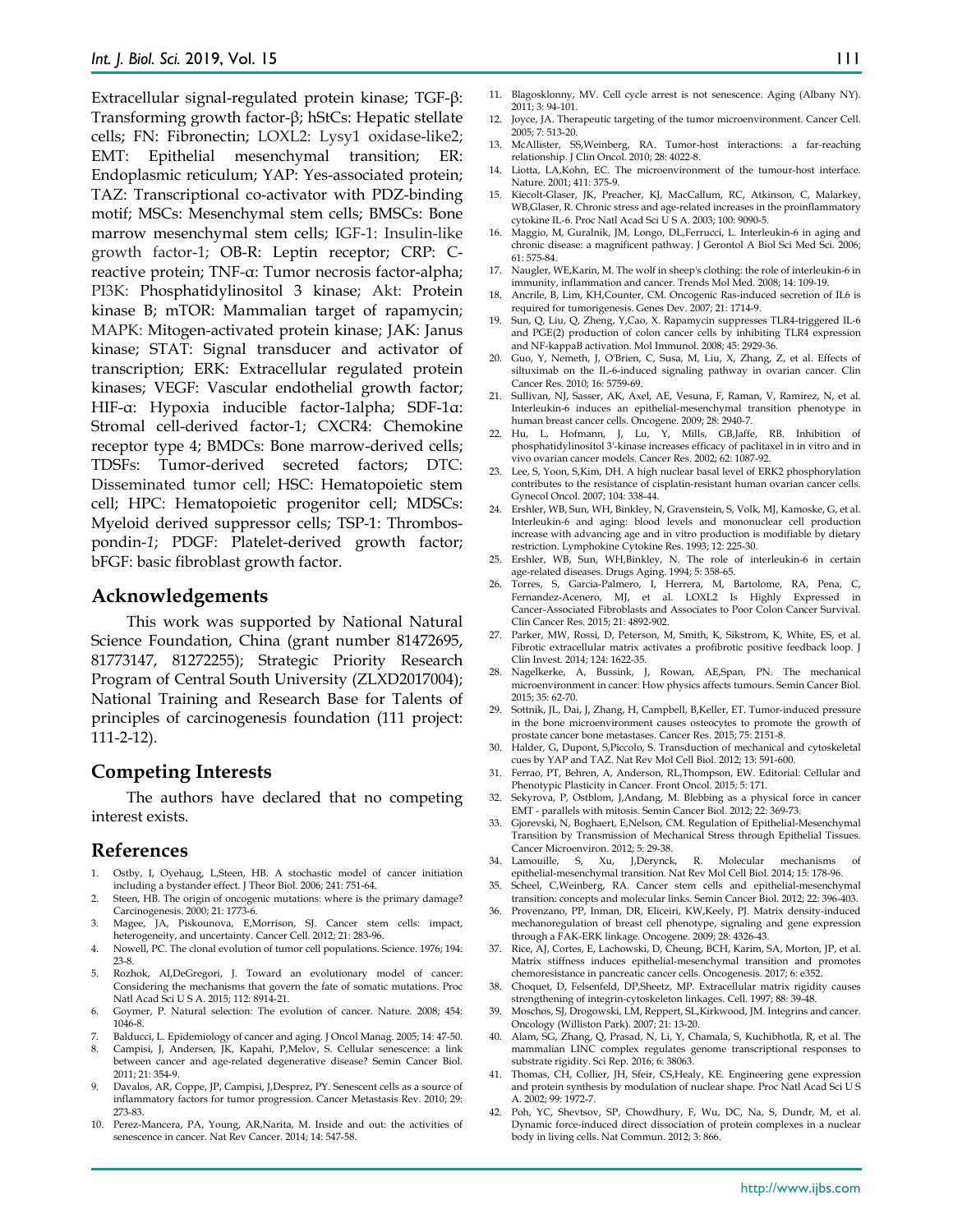- 43. Simon, DN,Wilson, KL. The nucleoskeleton as a genome-associated dynamic 'network of networks'. Nat Rev Mol Cell Biol. 2011; 12: 695-708.
- 44. Iyengar, NM, Hudis, CA,Dannenberg, AJ. Obesity and cancer: local and systemic mechanisms. Annu Rev Med. 2015; 66: 297-309.
- 45. Divella, R, De Luca, R, Abbate, I, Naglieri, E,Daniele, A. Obesity and cancer: the role of adipose tissue and adipo-cytokines-induced chronic inflammation. J Cancer. 2016; 7: 2346-59.
- 
- 46. Coussens, LM,Werb, Z. Inflammation and cancer. Nature. 2002; 420: 860-7. Mantovani, A, Allavena, P, Sica, A,Balkwill, F. Cancer-related inflammation. Nature. 2008; 454: 436-44.
- 48. Iyengar, NM, Kochhar, A, Morris, PG, Morris, LG, Zhou, XK, Ghossein, RA, et al. Impact of obesity on the survival of patients with early-stage squamous cell carcinoma of the oral tongue. Cancer. 2014; 120: 983-91.
- 49. Berger, NA. Obesity-associated gastrointestinal tract cancer: from beginning to end. Cancer. 2014; 120: 935-9.
- 50. Villarroya, F, Cereijo, R, Villarroya, J,Giralt, M. Brown adipose tissue as a secretory organ. Nat Rev Endocrinol. 2017; 13: 26-35.
- 51. Deng, T, Lyon, CJ, Bergin, S, Caligiuri, MA,Hsueh, WA. Obesity, Inflammation, and Cancer. Annu Rev Pathol. 2016; 11: 421-49.
- 52. Lauby-Secretan, B, Scoccianti, C, Loomis, D, Grosse, Y, Bianchini, F,Straif, K. Body Fatness and Cancer--Viewpoint of the IARC Working Group. N Engl J Med. 2016; 375: 794-8.
- 53. Wang, JB, Gu, MJ, Shen, P, Huang, QC, Bao, CZ, Ye, ZH, et al. Body Mass Index and Mortality: A 10-Year Prospective Study in China. Sci Rep. 2016; 6: 31609.
- 54. Obeid, S,Hebbard, L. Role of adiponectin and its receptors in cancer. Cancer Biol Med. 2012; 9: 213-20.
- 55. Kerenidi, T, Lada, M, Tsaroucha, A, Georgoulias, P, Mystridou, P,Gourgoulianis, KI. Clinical significance of serum adipokines levels in lung cancer. Med Oncol. 2013; 30: 507.
- 56. Wang, SN, Yang, SF, Tsai, HH, Lee, KT,Yeh, YT. Increased adiponectin associated with poor survival in hepatocellular carcinoma. J Gastroenterol. 2014; 49: 1342-51.
- 57. Phelip, JM, Bageacu, S, Baconnier, M, Barabino, G, Del Tedesco, E, Benhamou, PY, et al. Comparison of adiponectin concentration between pancreatic cancer and colorectal cancer. J Gastrointest Oncol. 2011; 2: 232-9.
- 58. Krechler, T, Zeman, M, Vecka, M, Macasek, J, Jachymova, M, Zima, T, et al. Leptin and adiponectin in pancreatic cancer: connection with diabetes mellitus. Neoplasma. 2011; 58: 58-64.
- 59. Holland, WL, Miller, RA, Wang, ZV, Sun, K, Barth, BM, Bui, HH, et al. Receptor-mediated activation of ceramidase activity initiates the pleiotropic actions of adiponectin. Nat Med. 2011; 17: 55-63.
- 60. Booth, A, Magnuson, A, Fouts, J,Foster, M. Adipose tissue, obesity and adipokines: role in cancer promotion. Horm Mol Biol Clin Investig. 2015; 21: 57-74.
- 61. Olefsky, JM,Glass, CK. Macrophages, inflammation, and insulin resistance. Annu Rev Physiol. 2010; 72: 219-46.
- 62. Vansaun, MN. Molecular pathways: adiponectin and leptin signaling in cancer. Clin Cancer Res. 2013; 19: 1926-32.
- 63. Nieman, KM, Kenny, HA, Penicka, CV, Ladanyi, A, Buell-Gutbrod, R, Zillhardt, MR, et al. Adipocytes promote ovarian cancer metastasis and provide energy for rapid tumor growth. Nat Med. 2011; 17: 1498-503.
- 64. Seo, BR, Bhardwaj, P, Choi, S, Gonzalez, J, Andresen Eguiluz, RC, Wang, K, et al. Obesity-dependent changes in interstitial ECM mechanics promote breast tumorigenesis. Sci Transl Med. 2015; 7: 301ra130.
- 65. Pollak, MN, Schernhammer, ES,Hankinson, SE. Insulin-like growth factors and neoplasia. Nat Rev Cancer. 2004; 4: 505-18.
- 66. Goodwin, PJ, Ennis, M, Pritchard, KI, Trudeau, ME, Koo, J, Madarnas, Y, et al. Fasting insulin and outcome in early-stage breast cancer: results of a prospective cohort study. J Clin Oncol. 2002; 20: 42-51.
- 67. Ma, J, Li, H, Giovannucci, E, Mucci, L, Qiu, W, Nguyen, PL, et al. Prediagnostic body-mass index, plasma C-peptide concentration, and prostate cancer-specific mortality in men with prostate cancer: a long-term survival analysis. Lancet Oncol. 2008; 9: 1039-47.
- Barone, BB, Yeh, HC, Snyder, CF, Peairs, KS, Stein, KB, Derr, RL, et al. Long-term all-cause mortality in cancer patients with preexisting diabetes mellitus: a systematic review and meta-analysis. JAMA. 2008; 300: 2754-64.
- 69. Wong, KK, Engelman, JA,Cantley, LC. Targeting the PI3K signaling pathway in cancer. Curr Opin Genet Dev. 2010; 20: 87-90.
- 70. Zoncu, R, Efeyan, A,Sabatini, DM. mTOR: from growth signal integration to cancer, diabetes and ageing. Nat Rev Mol Cell Biol. 2011; 12: 21-35.
- 71. Chin, AR,Wang, SE. Cancer Tills the Premetastatic Field: Mechanistic Basis and Clinical Implications. Clin Cancer Res. 2016; 22: 3725-33.
- 72. Aljohani, HM, Aittaleb, M, Furgason, JM, Amaya, P, Deeb, A, Chalmers, JJ, et al. Genetic mutations associated with lung cancer metastasis to the brain. Mutagenesis. 2018; 33: 137-45.
- 73. Kim, SH, Redvers, RP, Chi, LH, Ling, X, Lucke, AJ, Reid, RC, et al. Identification of brain metastasis genes and therapeutic evaluation of histone deacetylase inhibitors in a clinically relevant model of breast cancer brain metastasis. Dis Model Mech. 2018.
- 74. Robertson, DJ, Stukel, TA, Gottlieb, DJ, Sutherland, JM,Fisher, ES. Survival after hepatic resection of colorectal cancer metastases: a national experience. Cancer. 2009; 115: 752-9.
- 75. Comen, EA. Tracking the seed and tending the soil: evolving concepts in metastatic breast cancer. Discov Med. 2012; 14: 97-104.
- 76. Suzuki, M, Mose, ES, Montel, V,Tarin, D. Dormant cancer cells retrieved from metastasis-free organs regain tumorigenic and metastatic potency. Am J Pathol. 2006; 169: 673-81.
- 77. Braun, S, Vogl, FD, Naume, B, Janni, W, Osborne, MP, Coombes, RC, et al. A pooled analysis of bone marrow micrometastasis in breast cancer. N Engl J Med. 2005; 353: 793-802.
- 78. Joyce, JA,Pollard, JW. Microenvironmental regulation of metastasis. Nat Rev Cancer. 2009; 9: 239-52.
- 79. Psaila, B,Lyden, D. The metastatic niche: adapting the foreign soil. Nat Rev Cancer. 2009; 9: 285-93.
- 80. Costa-Silva, B, Aiello, NM, Ocean, AJ, Singh, S, Zhang, H, Thakur, BK, et al. Pancreatic cancer exosomes initiate pre-metastatic niche formation in the liver. Nat Cell Biol. 2015; 17: 816-26.
- 81. Liu, Y,Cao, X. Characteristics and Significance of the Pre-metastatic Niche. Cancer Cell. 2016; 30: 668-81.
- 82. Smith, HA,Kang, Y. Acute infection induces a metastatic niche: a double menace for cancer patients. Clin Cancer Res. 2013; 19: 4547-9.
- Yan, L, Cai, Q,Xu, Y. The ubiquitin-CXCR4 axis plays an important role in acute lung infection-enhanced lung tumor metastasis. Clin Cancer Res. 2013; 19: 4706-16.
- 84. Sceneay, J, Smyth, MJ,Moller, A. The pre-metastatic niche: finding common ground. Cancer Metastasis Rev. 2013; 32: 449-64.
- 85. Azmi, AS, Bao, B,Sarkar, FH. Exosomes in cancer development, metastasis, and drug resistance: a comprehensive review. Cancer Metastasis Rev. 2013; 32: 623-42.
- 86. Thery, C, Zitvogel, L,Amigorena, S. Exosomes: composition, biogenesis and function. Nat Rev Immunol. 2002; 2: 569-79.
- 87. van Niel G, Porto-Carreiro I, Simoes S, Raposo G. Exosomes: a common pathway for a specialized function. J Biochem. 2006; 140: 13-21.
- 88. Schorey, JS,Bhatnagar, S. Exosome function: from tumor immunology to pathogen biology. Traffic. 2008; 9: 871-81.
- Epple, LM, Griffiths, SG, Dechkovskaia, AM, Dusto, NL, White, J, Ouellette, RJ, et al. Medulloblastoma exosome proteomics yield functional roles for extracellular vesicles. PLoS One. 2012; 7: e42064.
- Li, L, Li, C, Wang, S, Wang, Z, Jiang, J, Wang, W, et al. Exosomes Derived from Hypoxic Oral Squamous Cell Carcinoma Cells Deliver miR-21 to Normoxic Cells to Elicit a Prometastatic Phenotype. Cancer Res. 2016; 76: 1770-80.
- 91. Hosseini-Beheshti, E, Pham, S, Adomat, H, Li, N,Tomlinson Guns, ES. Exosomes as biomarker enriched microvesicles: characterization of exosomal proteins derived from a panel of prostate cell lines with distinct AR phenotypes. Mol Cell Proteomics. 2012; 11: 863-85.
- 92. Fong, MY, Zhou, W, Liu, L, Alontaga, AY, Chandra, M, Ashby, J, et al. Breast-cancer-secreted miR-122 reprograms glucose metabolism in premetastatic niche to promote metastasis. Nat Cell Biol. 2015; 17: 183-94.
- 93. Wang, X, Luo, G, Zhang, K, Cao, J, Huang, C, Jiang, T, et al. Hypoxic tumor-derived exosomal miR-301a mediates M2 macrophage polarization via PTEN/PI3Kgamma to promote pancreatic cancer metastasis. Cancer Res. 2018.
- 94. Fang, JH, Zhang, ZJ, Shang, LR, Luo, YW, Lin, Y, Yuan, Y, et al. Hepatoma cell-secreted exosomal microRNA-103 increases vascular permeability and promotes metastasis by targeting junction proteins. Hepatology. 2018.
- 95. Bao, L, You, B, Shi, S, Shan, Y, Zhang, Q, Yue, H, et al. Metastasis-associated miR-23a from nasopharyngeal carcinoma-derived exosomes mediates angiogenesis by repressing a novel target gene TSGA10. Oncogene. 2018; 37: 2873-89.
- 96. Fang, T, Lv, H, Lv, G, Li, T, Wang, C, Han, Q, et al. Tumor-derived exosomal miR-1247-3p induces cancer-associated fibroblast activation to foster lung metastasis of liver cancer. Nat Commun. 2018; 9: 191.
- 97. Zhang, H, Deng, T, Liu, R, Bai, M, Zhou, L, Wang, X, et al. Exosome-delivered EGFR regulates liver microenvironment to promote gastric cancer liver metastasis. Nat Commun. 2017; 8: 15016.
- 98. Ono, M, Kosaka, N, Tominaga, N, Yoshioka, Y, Takeshita, F, Takahashi, RU, et al. Exosomes from bone marrow mesenchymal stem cells contain a microRNA that promotes dormancy in metastatic breast cancer cells. Sci Signal. 2014; 7: ra63.
- 99. Lin, XJ, Fang, JH, Yang, XJ, Zhang, C, Yuan, Y, Zheng, L, et al. Hepatocellular Carcinoma Cell-Secreted Exosomal MicroRNA-210 Promotes Angiogenesis In Vitro and In Vivo. Mol Ther Nucleic Acids. 2018; 11: 243-52.
- 100. Muturi, HT, Dreesen, JD, Nilewski, E, Jastrow, H, Giebel, B, Ergun, S, et al. Tumor and endothelial cell-derived microvesicles carry distinct CEACAMs and influence T-cell behavior. PLoS One. 2013; 8: e74654.
- 101. Alderton GK. Metastasis Exosomes drive premetastatic niche formation. Nat Rev Cancer. 12: 447.
- 102. Liu, Y, Cao X. Organotropic metastasis: role of tumor exosomes. Cell Res. 2016; 26: 149-50.
- 103. Alvarez, ML, Khosroheidari, M, Kanchi Ravi, R,DiStefano, JK. Comparison of protein, microRNA, and mRNA yields using different methods of urinary exosome isolation for the discovery of kidney disease biomarkers. Kidney Int. 2012; 82: 1024-32.
- 104. Rabinowits, G, Gercel-Taylor, C, Day, JM, Taylor, DD,Kloecker, GH. Exosomal microRNA: a diagnostic marker for lung cancer. Clin Lung Cancer. 2009; 10: 42-6.
- 105. Thakur, BK, Zhang, H, Becker, A, Matei, I, Huang, Y, Costa-Silva, B, et al. Double-stranded DNA in exosomes: a novel biomarker in cancer detection. Cell Res. 2014; 24: 766-9.